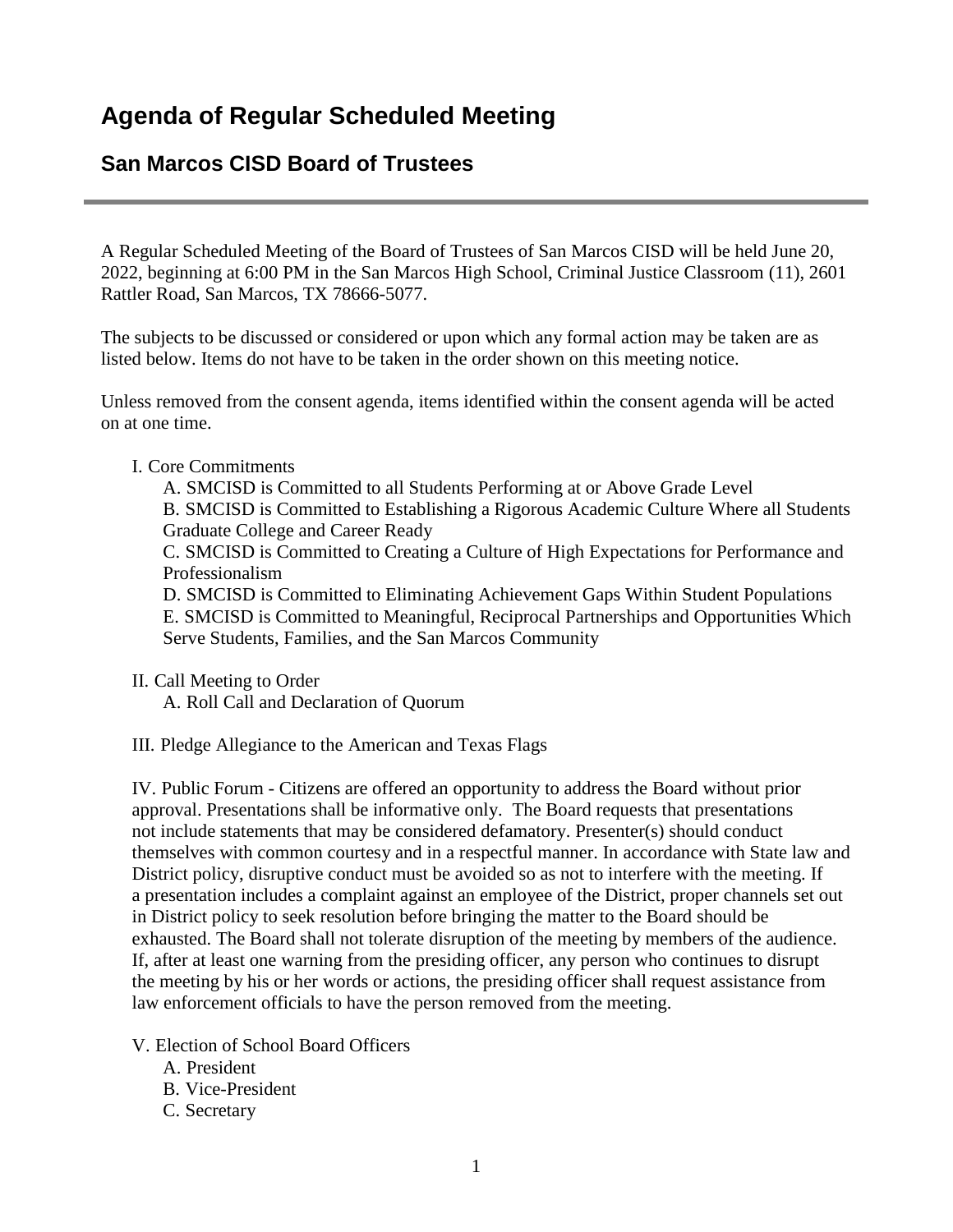### VI. Public Hearing to Discuss Proposed Tax Rate for 2022-2023

VII. Public Hearing to Discuss Proposed Budget for 2022-2023

VIII. Superintendent's Report

- IX. Reports/Information Items
	- A. Academic Update
	- B. Operations Update
	- C. ESSER III Update

# X. Approval of Consent Agenda Items

A. Approval of Minutes for Regular Scheduled Board Meeting on May 16, 2022, Special Called Board Meeting on June 6, 2022

B. Consider Resolution Acknowledging Review and Approval of Investment Policy and Strategy

# XI. Items for Action

A. Consider Approval of 2022-2023 Board Meeting Calendar

B. Consider Approval of TASB Delegate and an Alternate TASB Delegate

C. Consider Approval of Awarded Contracts for Professional Development, Speakers,

Consultants, Trainers and Related Services and Materials

D. Consider Approval of Purchasing Cooperative, Interlocal Purchasing Agreements, and State Contracts List 2022-2023

E. Consideration and Possible Action to Adopt the 2022-2023 Budget

F. Consider Approval of Contract with Excel Energy Group for the Installation of LED Lighting throughout SMCISD campuses.

G. Consider Approval of Contract with Enviromatic Systems for the Installation of Controls on the HVAC System at DeZavala ES

H. Consider Approval of Contract with Longhorn Bus Sales for the Purchase of 6 Buses I. Discussion and Possible Action Regarding the Optional Flexible School Day Program for the 2022-2023 School Year at San Marcos High School

J. Discussion and Possible Action Regarding Health Class Requirement for Graduation K. Discussion and Possible Action Regarding Increase in Stipends for Staff Who Have Obtained Masters or Ph.Ds

L. Consider Approval of Budget Amendments

XII. Closed Session as Authorized by Section 551.071 and 551.072 and 551.074 of the Texas Education Code

A. Discussion with Legal Counsel Regarding Stantac Contract

B. Discussion Regarding Superintendent's Evaluation and Contract

C. Discussion Regarding Chief Financial Officer

D. Discussion Regarding Chief of Human Resources

E. Discussion Regarding Executive Director of Schools

XIII. Open Session - The Board will Reconvene from Closed Session to Take Action on Items Discussed in Closed Session

A. Possible Action Regarding Superintendent's Evaluation and Contract

B. Possible Action Regarding Chief Financial Officer